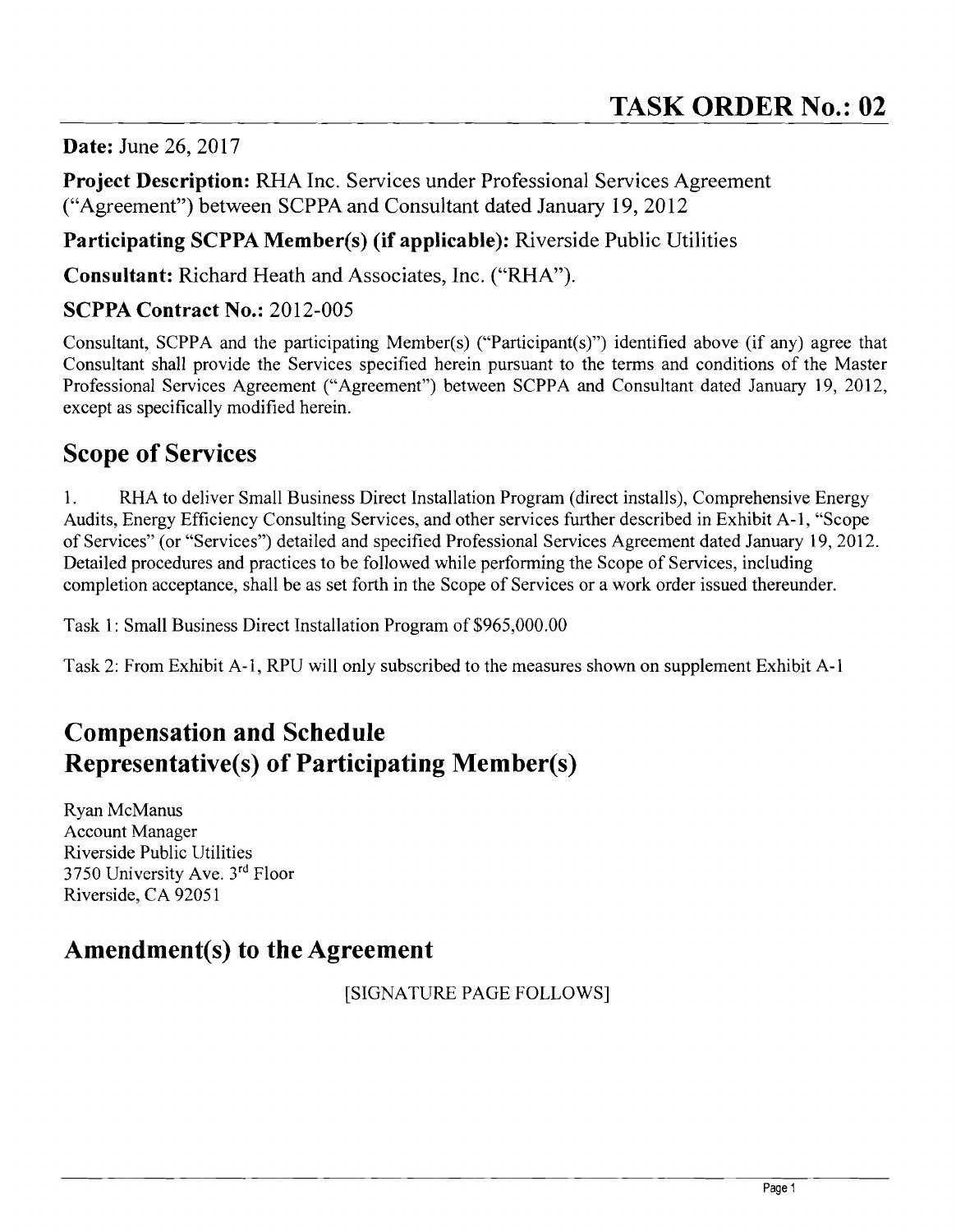IN WITNESS WHEREOF, the parties have signed this Task Order as of the date first written above.

#### **SOUTHERN CALIFORNIA PUBLIC POWER AUTHORITY**

By:

MICHAEL S. WEBSTER Executive Director

and;

#### **RICHARD HEATH AND ASSOCIATES, INC.**

By: **ANDER** Chief Financial Officer

# **Participant's Acknowledgement and Agreement**

By signing this Task Order, Participant agrees to reimburse SCPPA for all fees and expenses invoiced by Consultant and will be responsible for all payment obligations incurred by SCPPA in connection with the work performed at the direction of or on behalf of Participant. Participant agrees to hold SCPPA and all other SCPPA members harmless for payment for work performed at the direction of, and for the exclusive benefit of Participant.

#### **Riverside Public Utilities**

By:

JOHN A. RUSSO City Manager

Certified as to Available of Funds: APPROVED AS TO FORM:

CFO/Teagrer By: Director of Finance

Bv:

**Assistant City Attorney** 

 $\square$  Check here if Participant has indicated acknowledgement and agreement by letter addressed to SCPPA.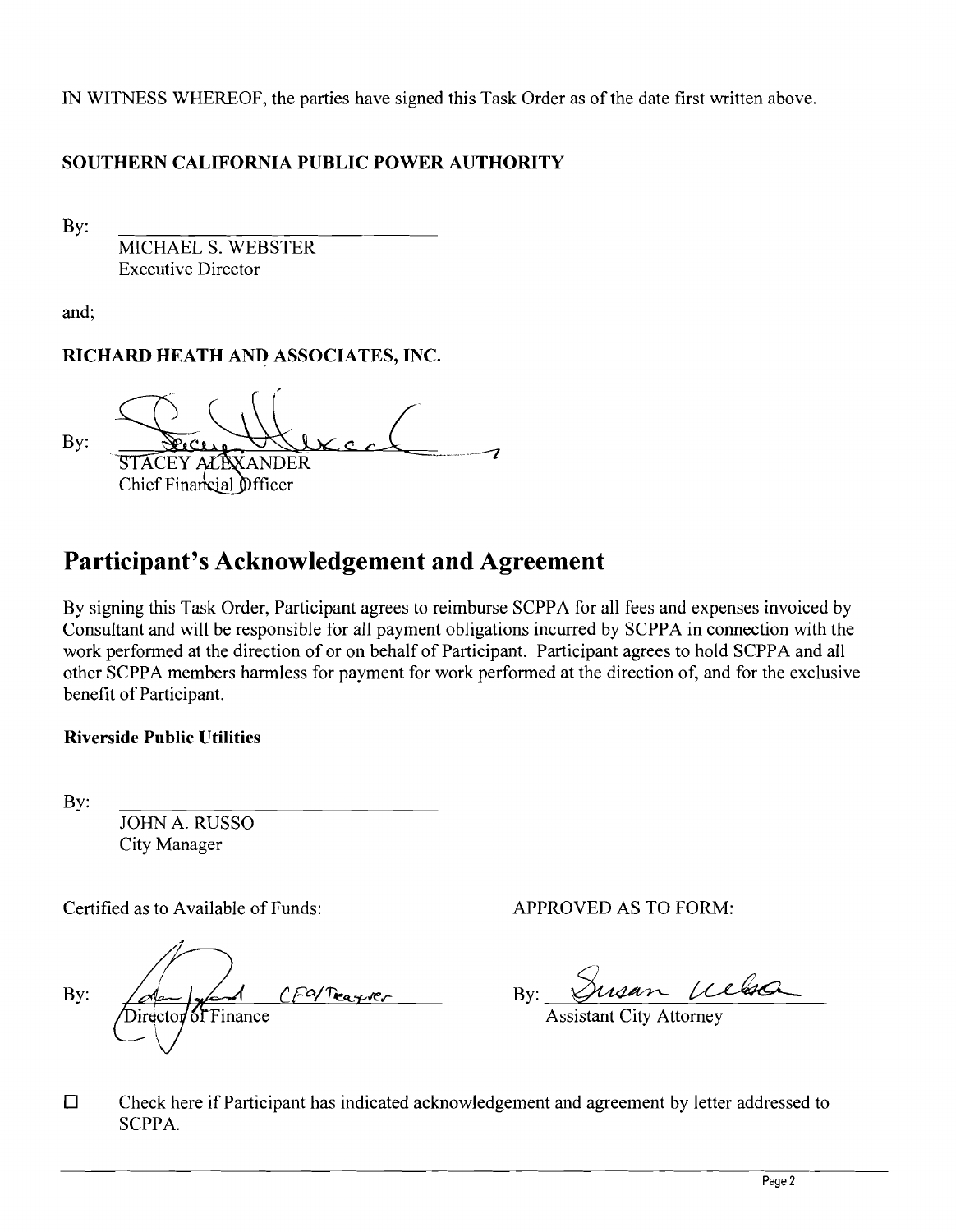## **RHA Task Order**

## **Exhibit A-1**

| <b>Current Measures</b>                             | Price       | Code          |
|-----------------------------------------------------|-------------|---------------|
| <b>HVAC Tune-up</b>                                 | \$210.00    | HVACS203      |
| <b>HVAC Tune-up &gt;5Ton</b>                        | \$210.00    | HVACS205      |
|                                                     |             |               |
| <b>Scissor Lift</b>                                 | \$280.00    | LABORS07      |
| High Ceiling charge per fixture                     | \$<br>3.50  | LABORS06      |
|                                                     |             |               |
| 9W LED Candelabra                                   | \$<br>35.97 | LGT496        |
|                                                     |             |               |
| Exit Sign, Red/Green Replacement Battery Backup     | \$122.50    | LGT439        |
|                                                     |             |               |
| <b>Toggle Switch</b>                                | \$100.00    | <b>LGT448</b> |
| 4ft 4L 32W T8 High Perf w/EB                        | \$<br>78.00 | LGT362        |
| 4ft 4L 32W T8 High Perf w/2EB & interactive effects | \$<br>83.00 | <b>LGT367</b> |
| 4ft 3L 32WT8 High Perf w/2EB & interactive effects  | \$<br>91.00 | <b>LGT376</b> |
| 4ft 3L 32W T8 High Perf w/Elec                      | \$<br>73.00 | <b>LGT373</b> |
| 4ft 2L w/EB Shop light (New Fixt)                   | \$101.00    | <b>LGT377</b> |
| 4ft 2L 32W T8 High Perf w/EB                        | \$<br>63.00 | LGT381        |
| 4ft 1L 32W T8 High Perf w/EB                        | \$<br>58.00 | LGT393        |
| 8ft 2L T8 w/EB                                      | \$<br>85.00 | <b>LGT405</b> |
| 8ft 1L T8 w/EB                                      | \$<br>75.00 | <b>LGT407</b> |
| 3ft 4L 25W 2nd gen T8 w/EB (6-ft conv kit)          | \$<br>84.38 | <b>LGT415</b> |
| 2ft 2L 32T8 U6 w/EB                                 | \$<br>75.50 | LGT420        |
|                                                     |             |               |
| 2ft 2L F17 2nd gen T8 w/EB                          | \$<br>65.00 | <b>LGT422</b> |
| 8ft tube guard                                      | \$<br>10.00 | <b>LGT427</b> |
|                                                     |             |               |
| 9W Globe CFL                                        | \$<br>11.50 | <b>LGT428</b> |
| 14W A-Type Screw-in                                 | \$<br>19.00 | LGT429        |
| 14W Screw-in CFL                                    | \$<br>19.00 | LGT429        |
| 23W Screw-in CFL                                    | \$<br>19.00 | LGT429        |
| 18W Screw-in CFL                                    | \$<br>19.00 | LGT429        |
| CFL Indoor Flood, 14 W R20                          | \$<br>21.00 | LGT432        |
| 23 W Screw-in Par 38 CFL                            | \$<br>19.58 | <b>LGT567</b> |
|                                                     |             |               |
| CFL Indoor Flood, 25 W R30 4000K                    | \$<br>21.00 | LGT435        |
| Single Wall Sensor                                  | \$100.00    | <b>LGT445</b> |
| 4ft 2 Lamp F28T8 Retrofit w/Reflector               | \$<br>64.00 | <b>LGT462</b> |
| 4ft 2L F28T8 Retrofit w/ Reflector                  | \$<br>64.00 | LGT462        |
| 4ft 4 Lamp T8 (8ft) tandem retrofit kit             | \$<br>78.00 | <b>LGT457</b> |